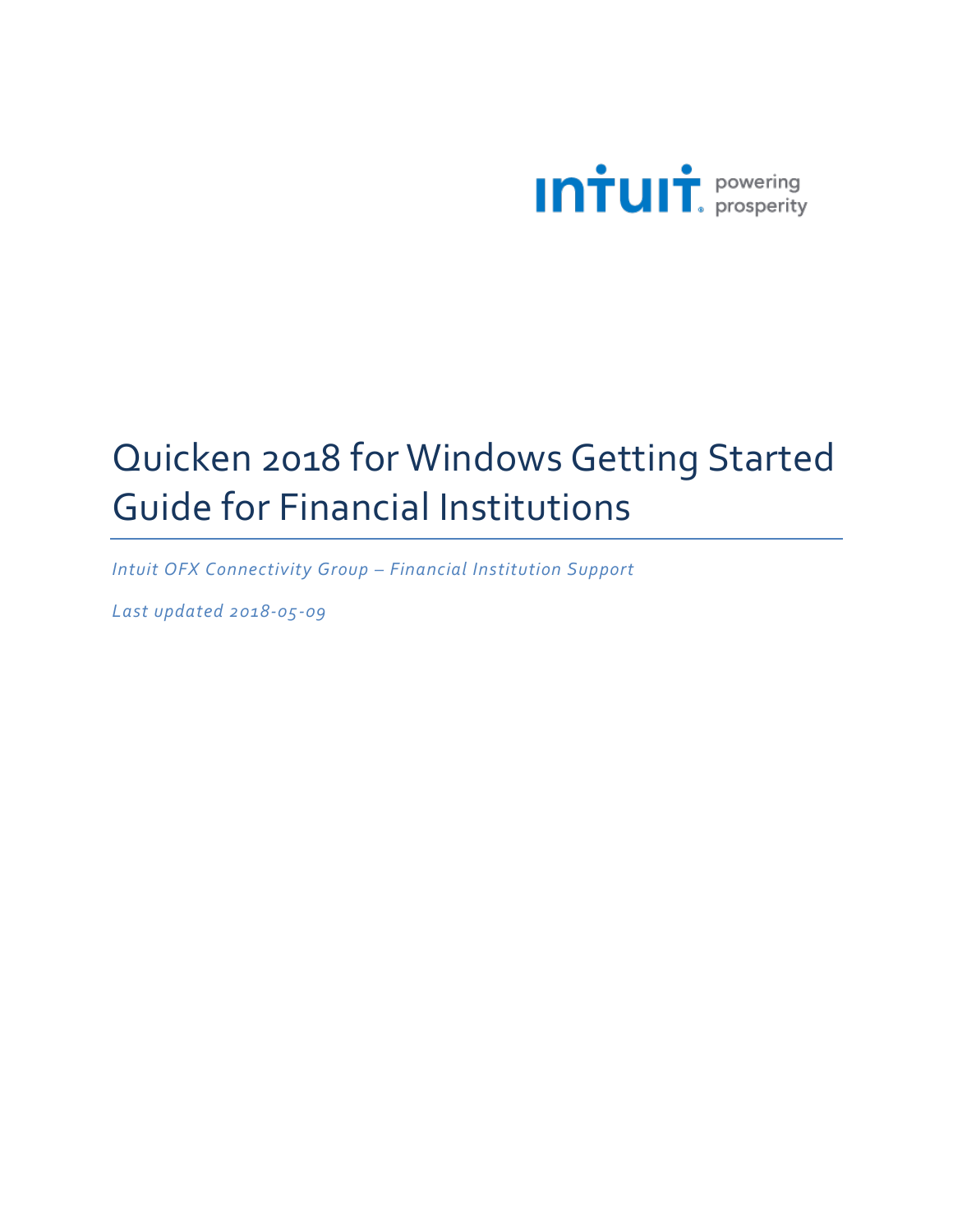# **Table of Contents**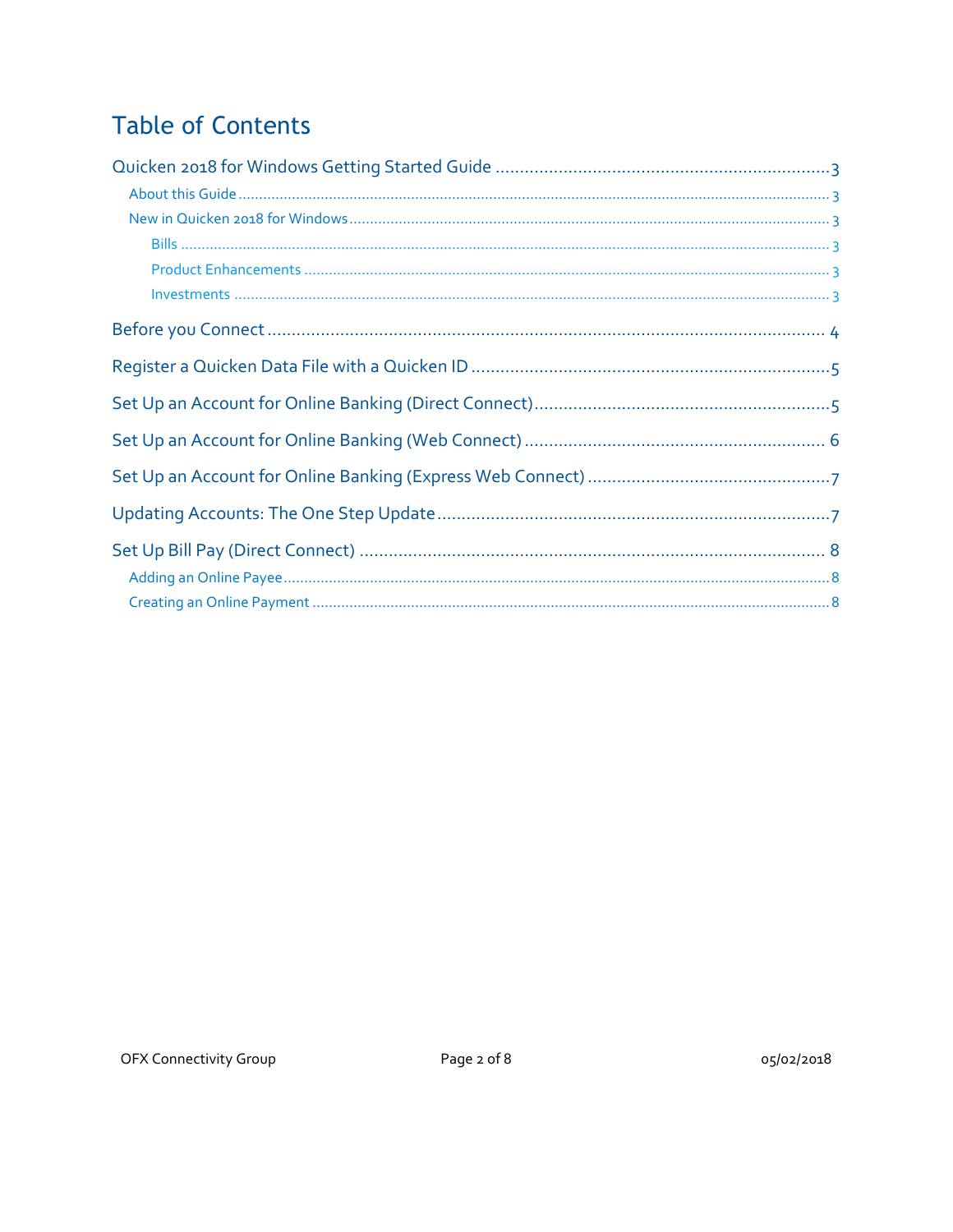## Quicken 2018 for Windows Getting Started Guide

#### **Thank you for choosing Quicken!**

#### About this Guide

This guide helps you get started with Quicken 2018 as quickly as possible. You'll learn:

- What you will need to get started
- How to set up an account for online banking (Direct Connect)
- How to set up an account for online banking (Web Connect & Express Web Connect)
- How to update an account setup for online banking
- How to set up Bill Pay (Direct Connect-only)

#### New in Quicken 2018 for Windows

Quicken 2018 maintains the same online banking connectivity features, along with some new features not found on previous versions.

#### **Bills**

- Access to more than 11,000 online billers with an improved bills dashboard.
- Email bill alerts.
- Pay your bills in Quicken for free with Quicken Bill Pay (Premier and above).
- Link your bills with top biller sites to automatically update balances and due dates every month in Quicken. No need to visit bank or biller websites to keep track of your bills.

#### Product Enhancements

- New Vantage 3.0 credit score.
- Updated 2018 tax rates and standard mileage rates.
- Apply One Step Update settings without performing an update.

#### Investments

- Security dropdown now allows you to search by name or symbol.
- Archive Investment Transactions Feature: Improve performance of investment registers.
- Richer investment performance with Buy & Hold comparison (Premier and up only).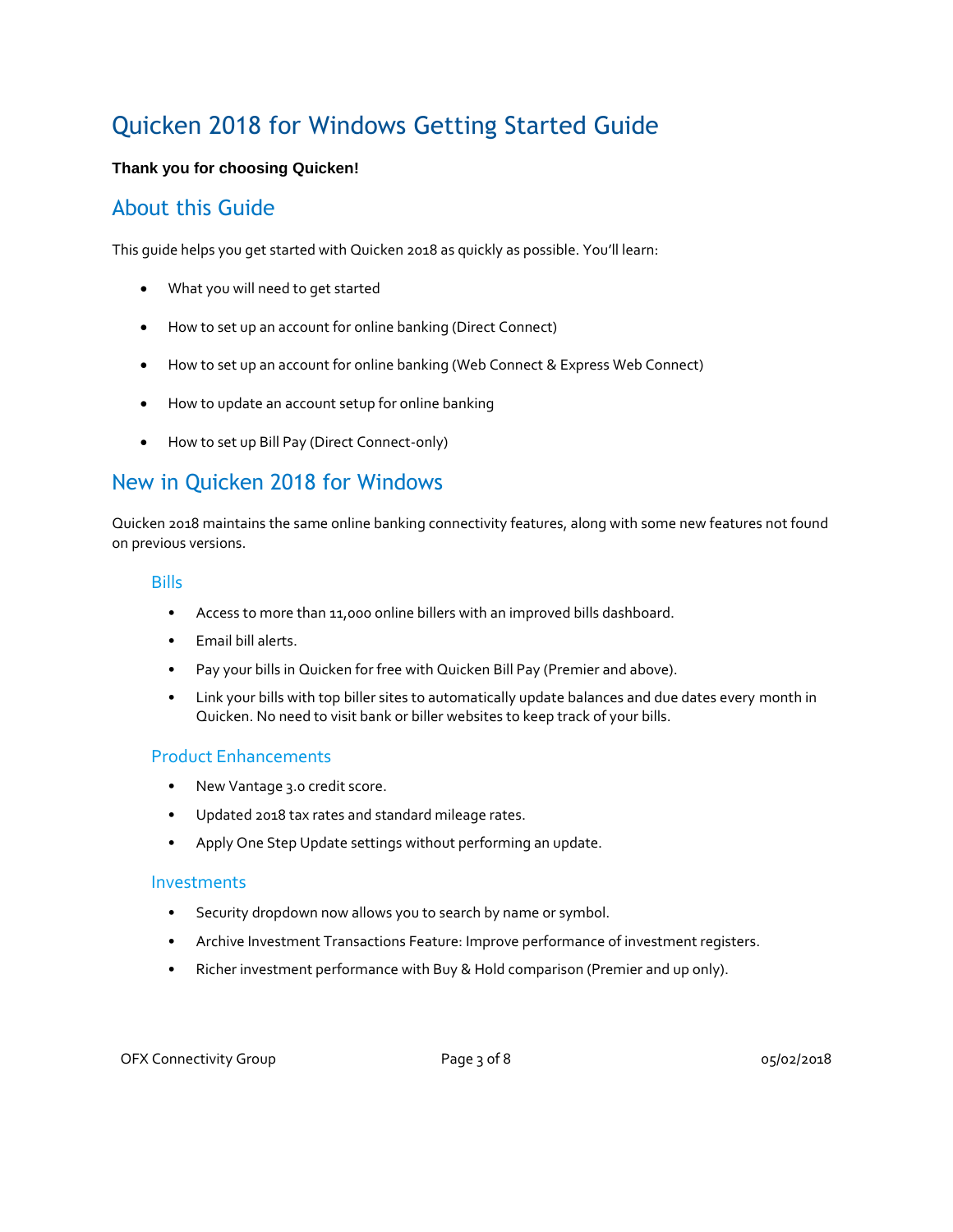# Before you Connect

Before you set Quicken to download transactions you may need to contact your financial institution (FI) for the following information:

- Customer ID
- Personal Identification Number (PIN) or password

For Quicken Web Connect/Express Web Connect accounts, use the same customer ID and PIN/password as your financial institution website. For Direct Connect, they may be different. Please contact your financial institution to verify your Direct Connect login information.

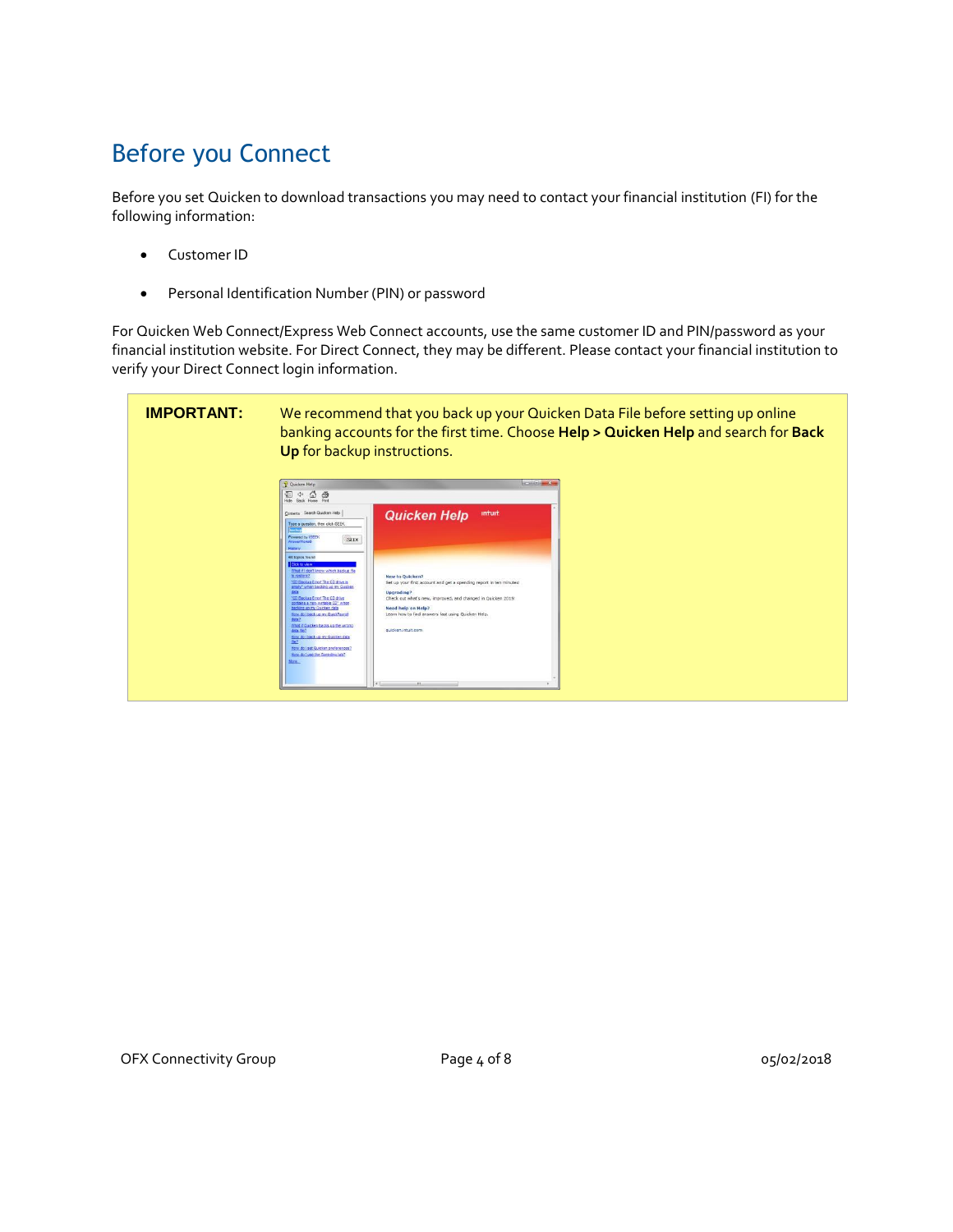### Register a Quicken Data File with a Quicken ID

When you set up an account for online banking, Quicken requires you to link your Quicken data file to a Quicken ID. If you don't currently have a Quicken ID, you will need to create one.

| <b>Create Account</b><br><b>Email Address</b> (This will be your Quicken ID)<br><b>Mobile Phone</b><br>Password<br>Show Password<br><b>CREATE ACCOUNT</b><br>By clicking Create Account, you agree to our License<br>Agreement and Privacy Policy<br>Already have an account?<br><b>SIGN IN</b> |  |
|-------------------------------------------------------------------------------------------------------------------------------------------------------------------------------------------------------------------------------------------------------------------------------------------------|--|
|                                                                                                                                                                                                                                                                                                 |  |
|                                                                                                                                                                                                                                                                                                 |  |
|                                                                                                                                                                                                                                                                                                 |  |
|                                                                                                                                                                                                                                                                                                 |  |
|                                                                                                                                                                                                                                                                                                 |  |
|                                                                                                                                                                                                                                                                                                 |  |
|                                                                                                                                                                                                                                                                                                 |  |
|                                                                                                                                                                                                                                                                                                 |  |
|                                                                                                                                                                                                                                                                                                 |  |
|                                                                                                                                                                                                                                                                                                 |  |
|                                                                                                                                                                                                                                                                                                 |  |
|                                                                                                                                                                                                                                                                                                 |  |
|                                                                                                                                                                                                                                                                                                 |  |
|                                                                                                                                                                                                                                                                                                 |  |

Fill in the information to set up your Quicken ID and link your data file.

If you already have a Quicken ID, click "SIGN IN" under "Already have an account?" and sign in.

### Set Up an Account for Online Banking (Direct Connect)

- 1. Choose **Tools > Add Account...**
- 2. Click the type of account you want to set up.

| <b>Add Account</b>                                    |                                          |                                                       |
|-------------------------------------------------------|------------------------------------------|-------------------------------------------------------|
| <b>Primary Accounts</b><br>For managing your finances | <b>Spending &amp; Saving</b><br>Checking | <b>Investing &amp; Retirement</b><br><b>Brokerage</b> |
|                                                       | Credit Card                              | $401(k)$ or $403(b)$                                  |
|                                                       | Savings                                  | <b>IRA or Keogh Plan</b>                              |
|                                                       | Cash                                     | 529 Plan                                              |
|                                                       | House<br>Vehicle<br>Other Asset          | Loan<br>Home Equity Line (HELOC)<br>Other Liabilty    |
|                                                       |                                          |                                                       |
| $\Omega$                                              |                                          | Cancel                                                |

OFX Connectivity Group **Page 5 of 8** 05/02/2018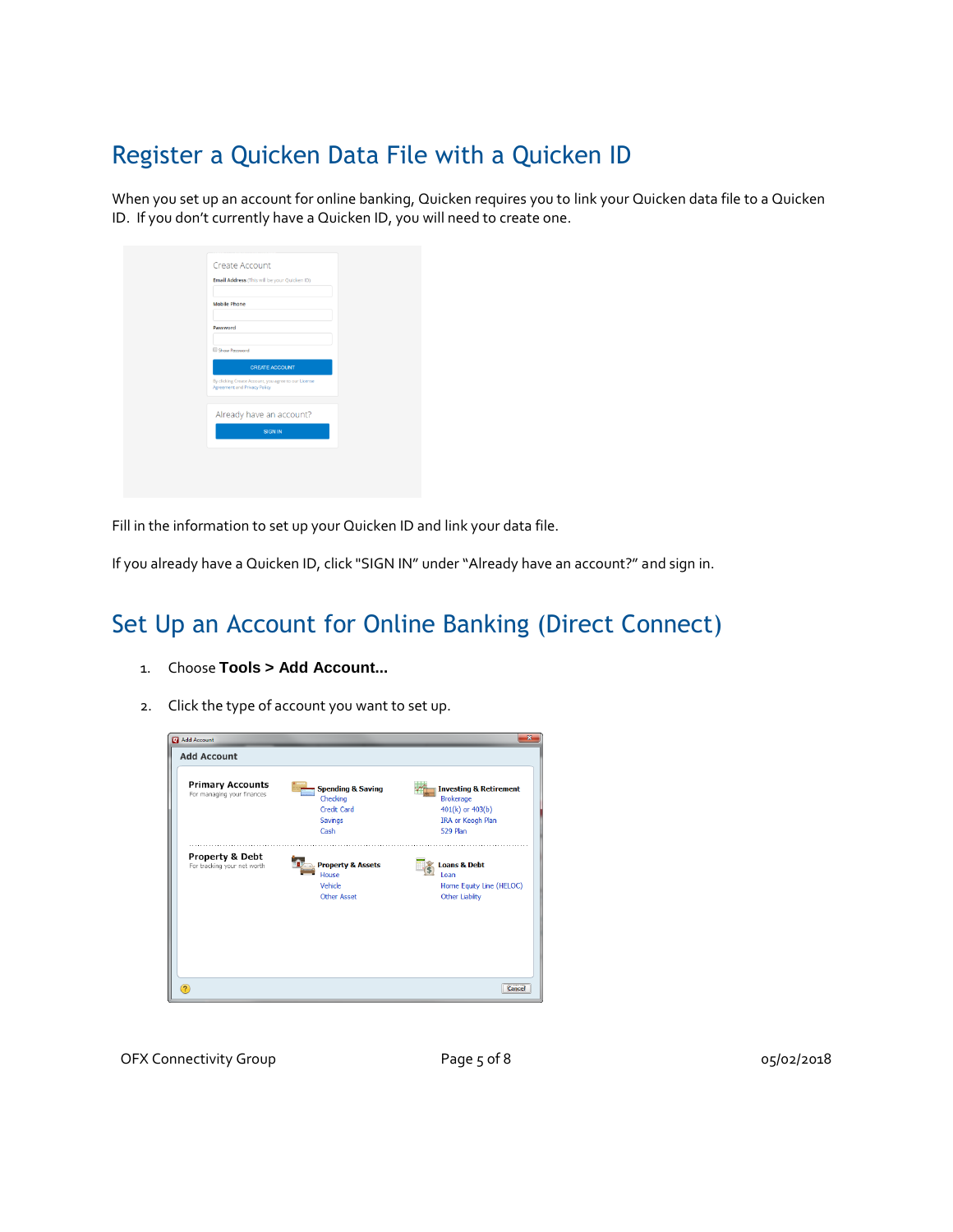3. After you choose the type of account you want to add, you will see the financial institution selection screen. Type the name of your financial institution to filter the list.

| Add Checking Account                                                                                                                                                                                                                                    |                                                                                                                                                                                                                                             | $\mathbf{x}$        |
|---------------------------------------------------------------------------------------------------------------------------------------------------------------------------------------------------------------------------------------------------------|---------------------------------------------------------------------------------------------------------------------------------------------------------------------------------------------------------------------------------------------|---------------------|
| <b>Add Checking Account</b>                                                                                                                                                                                                                             |                                                                                                                                                                                                                                             |                     |
| Enter the name of your bank<br>Type here to search all supported institutions                                                                                                                                                                           |                                                                                                                                                                                                                                             |                     |
| Or choose from these popular banks                                                                                                                                                                                                                      |                                                                                                                                                                                                                                             |                     |
| AllyBank<br><b>American Express</b><br><b>American Express Bank FSB</b><br><b>Bank of America</b><br><b>BB&amp;T Bankcard &amp; Merchant Services</b><br>Capital One 360<br>Capital One Bank<br><b>Capital One Card Services</b><br>Chase<br>Citi Cards | <b>Citibank Group</b><br>Discover Card Account Center<br>Fifth Third Bank - NFW<br><b>HSBC Bank USA</b><br>PNC Bank - Web Connect<br>SunTrust Bank<br>TD Bank Online Banking - New<br>U.S. Bank Internet Banking<br><b>Wells Fargo Bank</b> |                     |
| Bank not on the list? Prefer not to download? Interested in advanced connection methods?<br>Use Advanced Setup to create your account.<br>Cancel                                                                                                        |                                                                                                                                                                                                                                             | <b>Back</b><br>Next |

4. When your financial institution name appears in the filter results, click it and click **Next**.

**IMPORTANT:** Be sure to select the correct financial institution, because some financial institutions may appear more than once. If you have any questions about which listing to choose for Direct Connect, please contact your financial institution.

5. Quicken will now display a login screen: type your Direct Connect credentials and follow the prompts to add your accounts to Quicken 2018.

### Set Up an Account for Online Banking (Web Connect)

- 1. Log into your financial institution's web site.
- 2. Download your transactions according to your financial institution's instructions.
- 3. If you are given a choice for your download format, choose "Quicken Web Connect (\*.QFX)" and save the file to your computer.

**NOTE:** These instructions assume you will save the download to your computer. If you "open" it instead, your web browser should open Quicken and begin to import the transactions. If you plan to open the file directly, we recommend that you have your Quicken data file open in Quicken 2018 before you begin Step 2.

OFX Connectivity Group **Page 6 of 8** 05/02/2018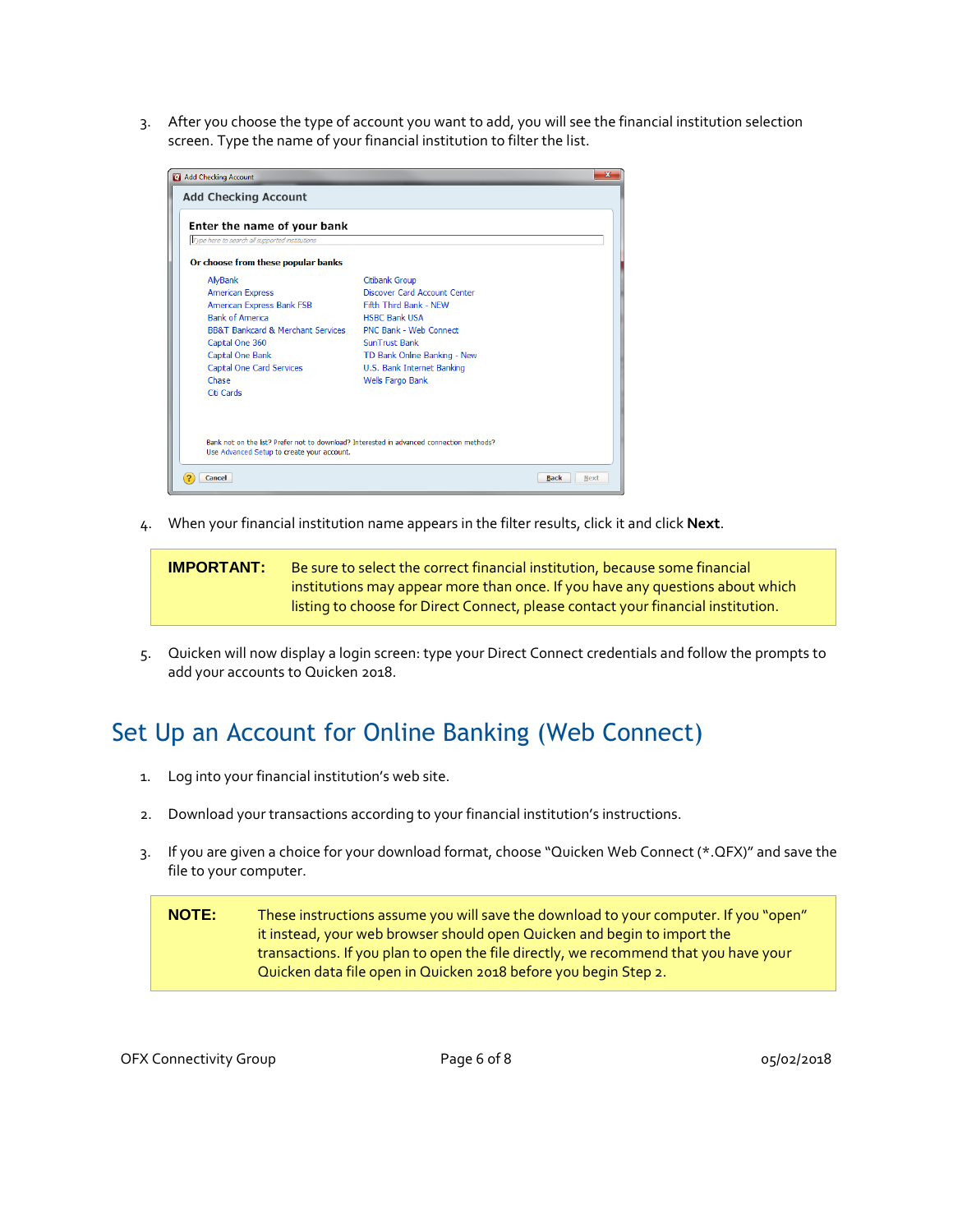- 4. Open Quicken, then choose **File > File Import > Web Connect File…** You will see an import dialog.
- 5. Navigate to and select the file you downloaded in Step 2, then click **Open**.
- 6. Click **Link an Existing Account** if you have an appropriate account in the account list. If you don't have an account yet, click **Create a new account** and enter a nickname for that account.
- 7. Click **Import**.
- 8. Click **OK** to confirm and finish.

### Set Up an Account for Online Banking (Express Web Connect)

- 1. Choose **Tools > Add Account...**
- 2. Select the type of account you want to set up.
- 3. After you select the type the name of account you want to add, you will see the financial institution selection screen. Type the name of your financial institution to filter the list.
- 4. When you see your financial institution's name in the filter results, click it and click **Next**.
- 5. Quicken will now display a login screen: type the credentials you use to log in to your financial institution's website and follow the prompts to add your accounts to Quicken 2018.

#### **NOTE:** During the Express Web Connect setup, you might be asked to enter your Multi-Factor Authentication information. This could be a series of security questions, a one-time passcode, etc.

### Updating Accounts: The One Step Update

After an account has been set up for online banking, you can use One Step Update to update information:

- 1. Choose **Tools > One Step Update…**
- 2. Enter the necessary information for the listed accounts (such as passwords or user ID) and click **Update Now**.
- 3. Follow the instructions to update your accounts.